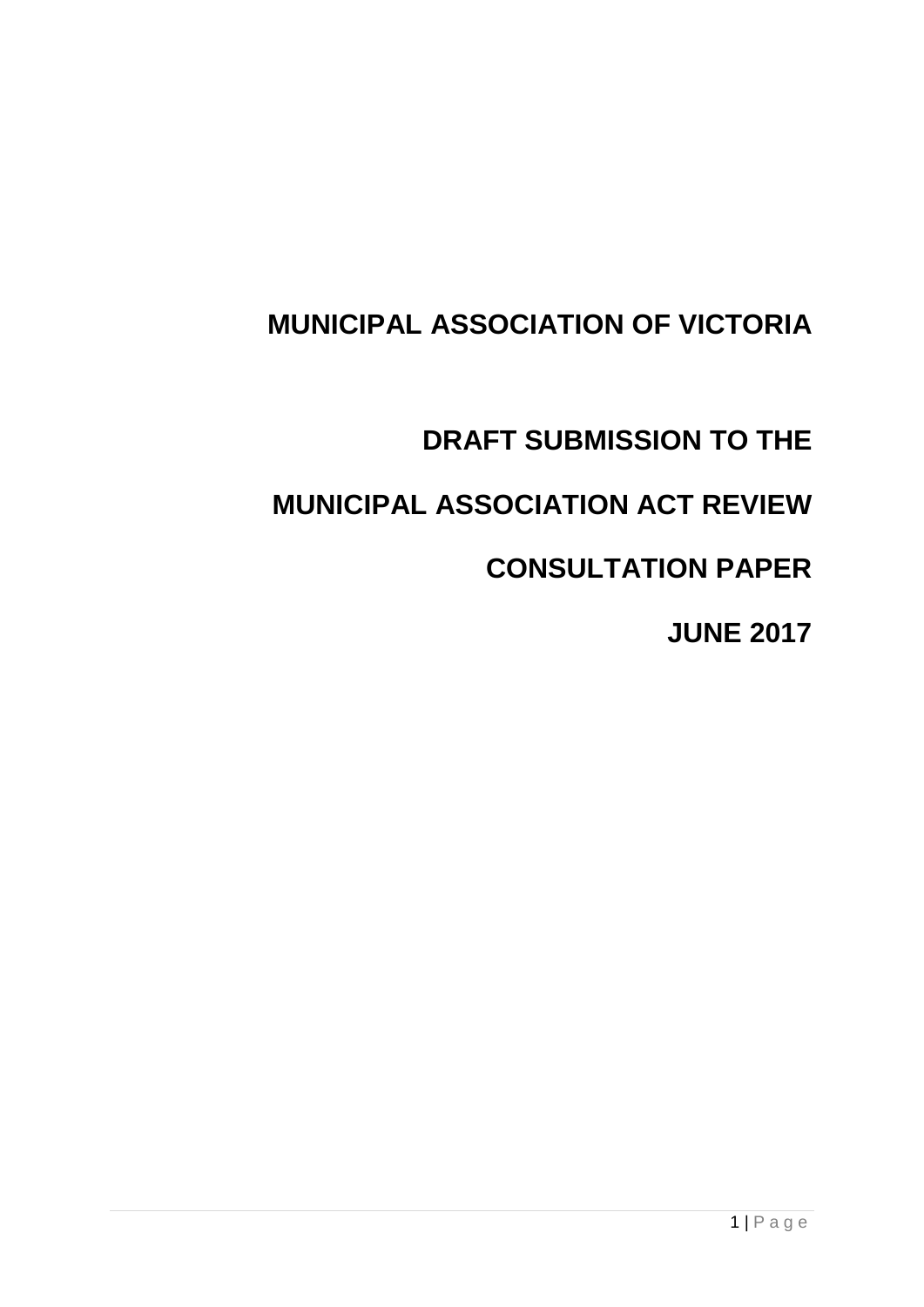#### INTRODUCTORY COMMENTS

Thank you for the opportunity to provide feedback on the Municipal Association Act Review Consultation Paper. The tight timeframe between the release of the Consultation Paper and the deadline for submissions has not provided sufficient time for the MAV to consult with its members.

You will be aware that the MAV State Council passed a resolution in September 2016 to "seek a commitment from the Victorian Government that the planned review of the *Municipal Association Act 1907* will include meaningful consultation directly with Victoria's municipal councils, and will not rely solely on consultation with the MAV itself, or sector consultation facilitated by the MAV".

Given the State Council Resolution and the tight timeframe for submissions, the Board has encouraged councils to make their own submissions. This submission is from the Management Board of the MAV.

From the MAV's perspective it is imperative that the new Act:

- Contemporises the current legislation
- Reinstates the full suite of body corporate powers that were inadvertently diminished by a previous amendment to the current Act
- Maintains the MAV as a strong and independent advocate for the sector not unreasonably constrained by State oversight or regulation
- Clarifies the role and functions of the MAV removing any perceived ambiguity
- Provides power for MAV to engage in insurance activities and not be subject to the *Insurance Act 1973 (Cth)*
- Be sufficiently enabling for the MAV to meet the evolving needs and expectations of its member councils

The Consultation Paper does not make reference to borrowing and investment powers. It is considered that the new Act should contain clear borrowing and investment powers. It is proposed that this be achieved by importing standard borrowing and Investment powers from the *Borrowing and Investment Powers Act 1987* by reference to that Act.

MAV is generally pleased with the tenor of the Consultation Paper. Our main concerns relate to the insertion of provisions for State oversight that have not applied in the past. This particularly relates to proposed reform 29 and is elaborated on in the detailed comments on that reform.

MAV looks forward to your positive consideration of our submission. As you can appreciate our comments are based on general directions outlined in the proposed reforms. We also look forward to the opportunity to provide further feedback on the actual wording contained in the draft legislation.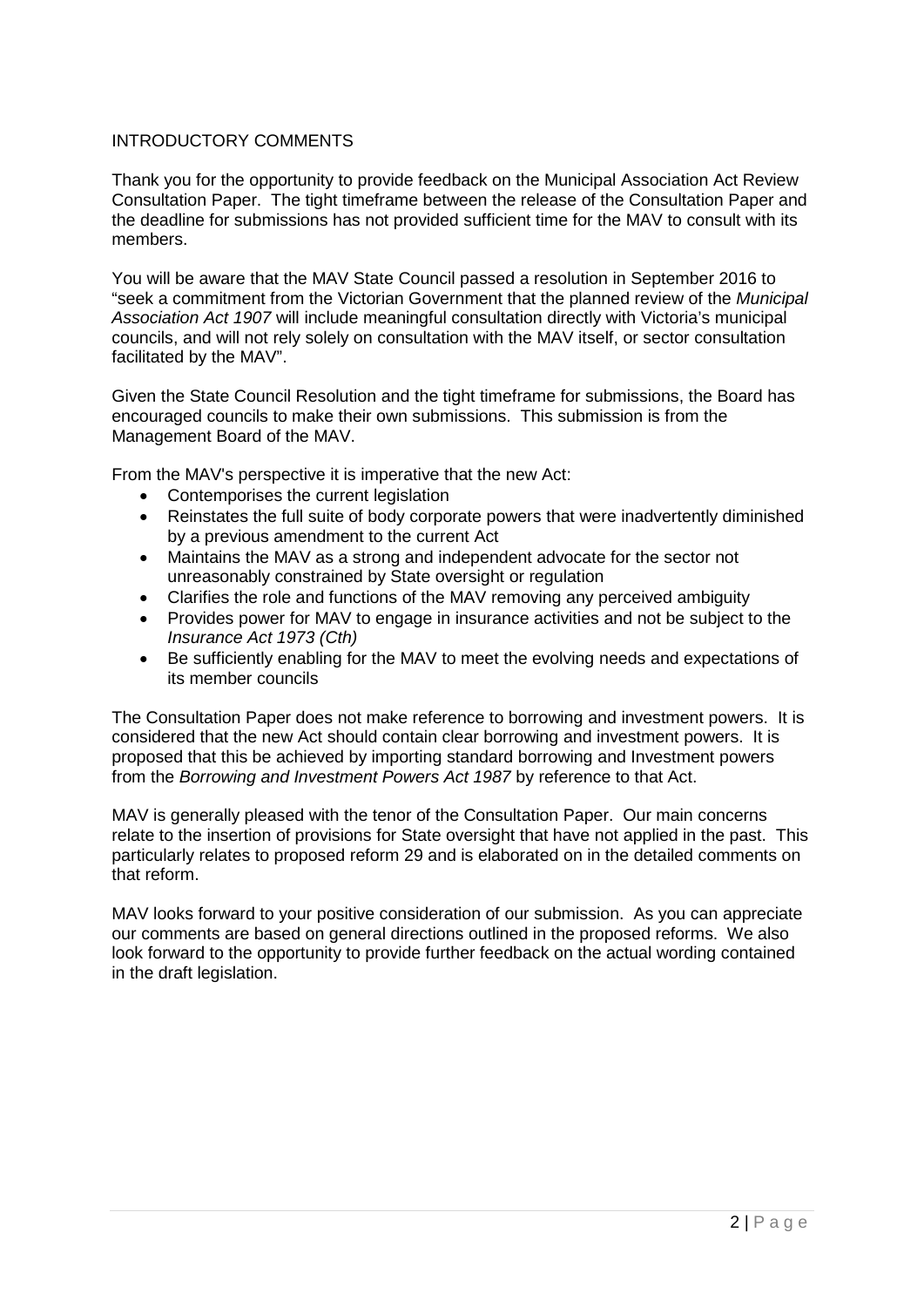### ROLE AND POWERS

#### PROPOSED REFORM

- 1. Replace the preamble with a provision that clearly sets out that the role of the MAV is to represent members' interests and be accountable to member councils including:
	- Advocating and promoting local government interests
	- Building the capacity of councils
	- Facilitating collaboration and shared services between councils
	- Providing support and advice to local government
	- Providing insurance protection for local government.

#### **MAV position:**

MAV is supportive of the objective "not to limit the scope of MAV's functions but to clarify MAV's role in line with its activities". The "role" of MAV is critical in defining the range of MAV's powers as a body corporate. The five dot points set out in this reform are supported. It is also considered that the role should also encompass:

- Proving services that strengthen the role and functions of the sector
- Being the representative body for councils on a state-wide basis
- MAV being able to act as a self-insurer under section 374 of the Workplace Injury Rehabilitation and Compensation Act 2013
- The establishment of the Local Government Funding Vehicle
- MAV's participation as an employer body in relation to the Local Authorities Superannuation Fund
- Grant funded projects with other levels of government

The issue of private health insurance for council employees and councillors is flagged here as a matter requiring further consideration.

#### PROPOSED REFORMS

- 2. Retain MAV's status as a body corporate under the MA Act.
- 3. Amend MAV's powers to provide that MAV has the power to:
	- Do all things necessary or convenient to be done for or in connection with, or as incidental to, the achievement of its role or the performance of its functions
	- Undertake and carry on in Victoria or elsewhere insurance business for the purpose of providing insurance or insurance services under and for the purposes of the MA Act.

#### **MAV position:**

These reforms address deficiencies in the current Act. MAV should have all of the powers of a body corporate in order to perform its role and functions. MAV supports these reforms subject to any broadening of the role to cover the full range of MAV's activities (refer to comments on proposed reform 1).

#### PROPOSED REFORM

4. Provide that each council has a right to appoint a councillor from that council as their representative and that these representatives constitute MAV.

#### **MAV position:**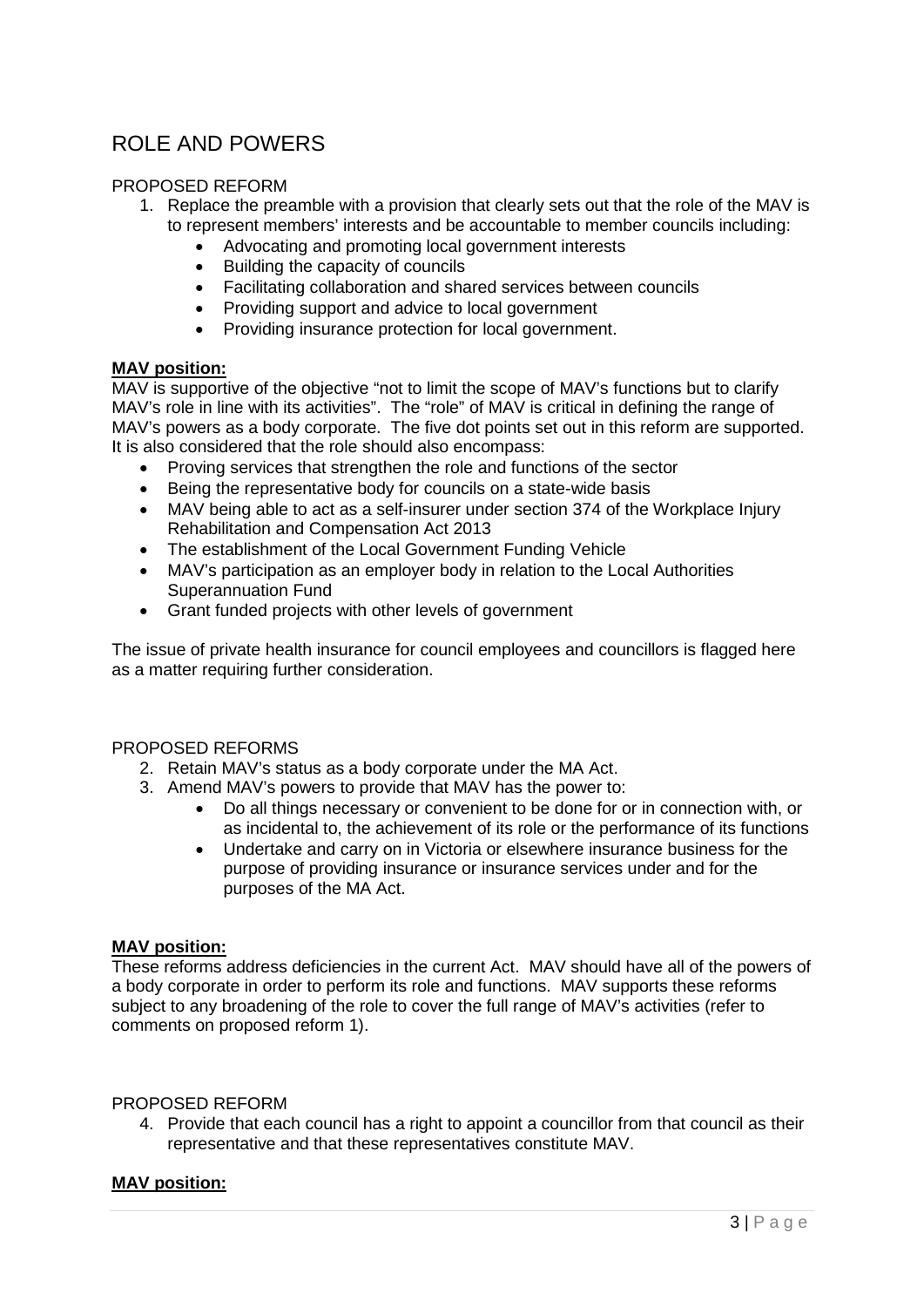This provision confirms the decision of the Supreme Court on 20 February 2017 that the current Act requires a council to appoint a representative from amongst its own councillors. The MAV supports this position. Under the current Act, "… each council has a right to appoint a councillor from that council as their representative and that these representatives constitute MAV". It is considered that the member councils should constitute the MAV rather than their representatives. The member councils would continue to have the right to appoint a councillor from their own council to be that council's representative.

#### Whitehorse Council Comments

Where a Council has Administrators or Commissioners in place before the election of a council, during that interim time, an Administrator or Commissioner should be appointed as that Council's representative to the MAV.

### **RESPONSIBILITIES**

#### PROPOSED REFORM

- 5. Insert a provision that provides that the appointed representatives are responsible for:
	- Determining the rules of the association
	- Appointing the president and board of management
	- Determining the strategic direction of MAV.

#### **MAV position:**

Currently, there is no reference to the State Council in the MA Act. The State Council is a creation of the MAV Rules. It is considered that the State Council should have a legislative foundation. This proposed reform is supported.

#### PROPOSED REFORMS

- 6. Provide MAV the power to make rules for the management of MAV.
- 7. Provide that a rule that is inconsistent with the Municipal Association Act or contrary to law is of no effect.
- 8. Provide that the following matters must be provided for in the rules:
	- Annual fees
	- Rights, obligations and liabilities of members
	- The election of the President and board of management
	- Procedures for assessing the performance of the board of management and dealing with governance failures.
- 9. Provide that the rules may be amended, removed or remade if 60 per cent of the representatives vote in favour of the change.

#### **MAV position:**

The current Act provides the MAV with the power to make rules with the approval of the Governor in Council. It is considered that the MAV should have the power to make its own rules without government oversight. Accordingly, proposed reform 6 is supported. It is considered that proposed reform 8 should include "Regulation of proceedings of the State Council and the management board". Embedding proceedings in the Rules provides certainty and transparency for members.

PROPOSED REFORMS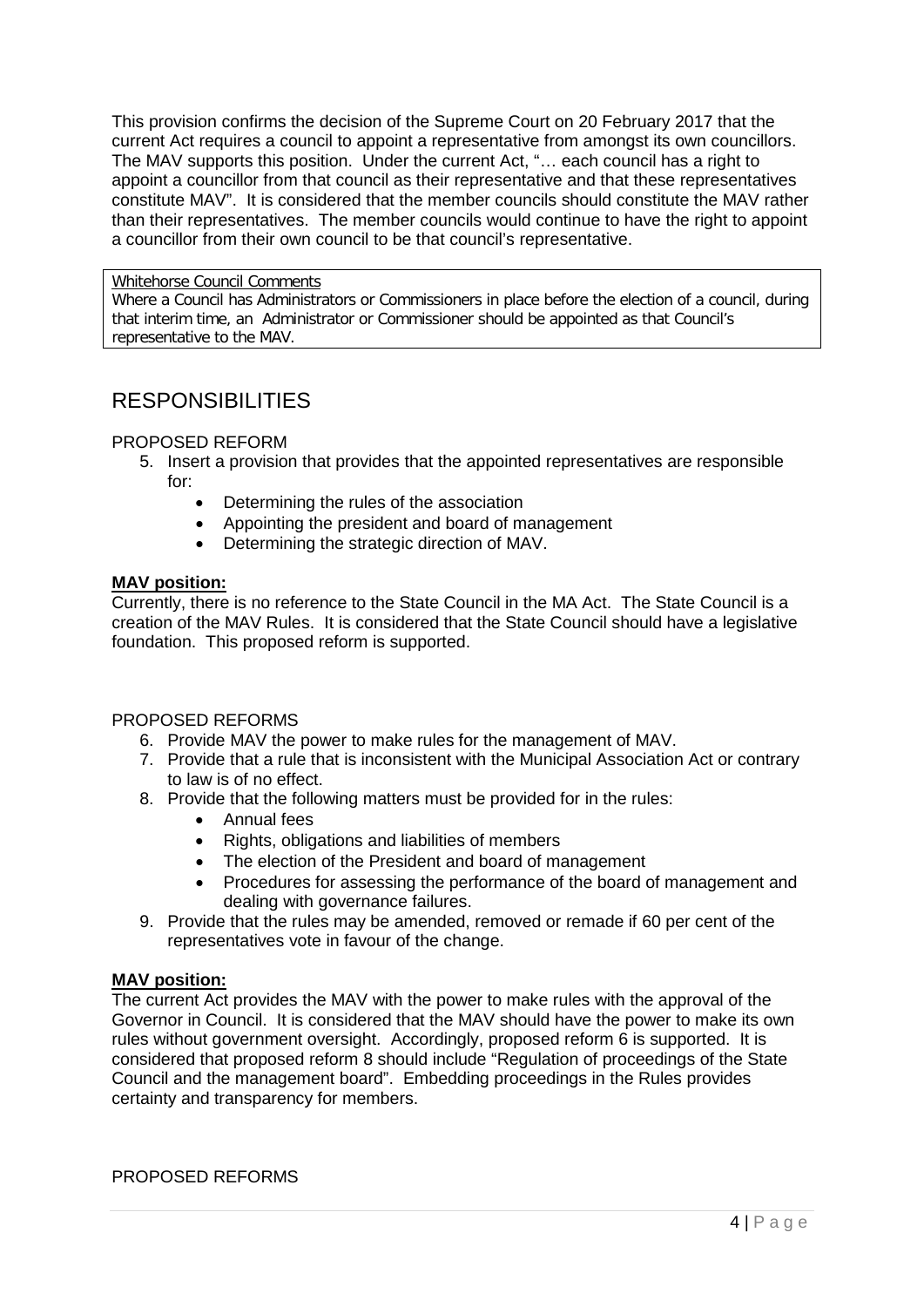- 10. Provide for MAV to have in place a board of management with functions to include:
	- The sound and prudent management of the affairs of MAV
	- Exercising the powers of MAV (including the power of delegation)
	- Providing general directions as to the performance of MAV's functions and the achievement of its objectives
	- Reporting on MAV's performance and financial transactions
	- Monitoring the performance of its Chief Executive Officer.
- 11. Provide that the board of management must have mechanisms in place for monitoring the exercise of delegated authority.

#### **MAV position:**

The current Act does not contain any provisions for the existence of the board of management. The board of management is enabled by the MAV Rules. MAV supports the provision for a board of management in the new Act. It is considered that the functions specified should also include:

- Determine and classify regional groupings of councils
- Determine the annual budget and set the subscriptions to be paid by participating member councils
- Determine the levels of cover, guarantees and associated matters for all insurance coverage
- Determine the allowances to be paid to members of the board
- The appointment of a CEO for the day to day management of and administration of MAV (refer to proposed reform 14)
- Develop a strategic plan (refer to proposed reform 19)

#### PROPOSED REFORMS

- 12. Provide that the board of management must have processes in place for dealing with conflicts of interest, misuse of position and the prevention of fraudulent behaviour.
- 13. Provide that board members must at all times in the exercise of the functions of their office act:
	- Honestly
	- In good faith and in the best interests of MAV
	- With integrity
	- In a financially responsible manner
	- With a reasonable degree of care, diligence and skill
	- In compliance with the MA Act and MAV Rules.

#### **MAV position:**

These conduct provisions are considered to be a reasonable component of any sound governance framework. The proposed reforms are supported.

#### Whitehorse Council Comments

Board members in addition to acting in the best interests of the MAV, should also give consideration in representing the best interests of the region that elected them to the board.

#### PROPOSED REFORMS

- 14. Provide that the board of management may appoint a CEO for the day to day management and administration of MAV.
- 15. Provide that MAV must have in place a CEO remuneration policy that broadly aligns with the Victorian Public Sector Commission's *Policy on Executive Remuneration for Public Entities in the Broader Public Sector*.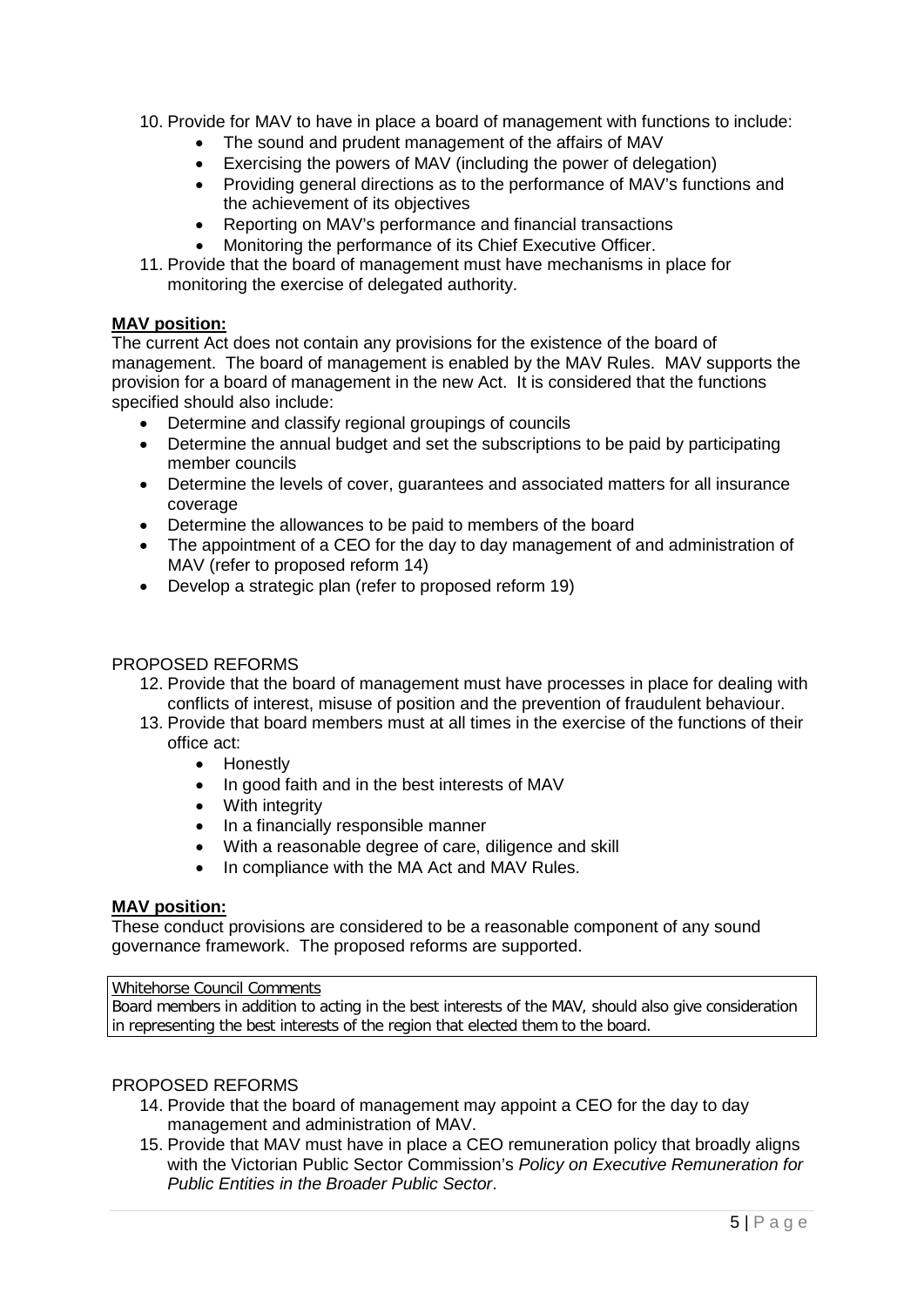#### **MAV position:**

It is considered that the Act should provide for the appointment of a Chief Executive Officer. Proposed reform 15 is consistent with the proposal in the Local Government Act Review Directions paper (supported in the sector submission to that review) and is supported.

### REPORTING AND ACCOUNTABILITY

#### PROPOSED REFORMS

- 16. Insert a provision that provides that MAV must comply with the following principles of sound financial management:
	- Manage financial risks prudently, having regard to economic circumstances
	- Undertake responsible spending and investment for the benefit of member councils
	- Provide services which are accessible and responsive to local government needs
	- Ensure full, accurate and timely disclosure of financial information.
- 17. Provide that MAV must keep proper accounts and records of MAV's transactions and affairs in order to sufficiently explain the financial operations and financial position of MAV.
- 18. Provide that within 4 months after the end of each financial year, MAV must prepare and have independently audited financial statements in accordance with the Australian Accounting Standards. The financial statements must be included in the annual report for the relevant financial year and contain such information as is necessary to give a true and fair view of the financial transactions and state of affairs of the insurance scheme.

#### **MAV position:**

MAV's annual reports are currently prepared in accordance with the Australian Accounting Standards and submitted for tabling in both houses of Parliament. The inclusion of provisions covering "principles of sound financial management", keeping of accounts and financial statements are all appropriate for MAV's operations. These reforms are supported.

#### PROPOSED REFORMS

- 19. Insert a provision that provides that the board of management must develop a strategic plan for the implementation of the strategic direction set by the State Council.
- 20. Provide that MAV must develop an annual report setting out MAV's performance against the objectives set out in the strategic plan.
- 21. Provide that, within four months after the end of each financial year, MAV must submit the annual report to the annual general meeting of MAV and lodge with the Minister a copy of the annual report to be tabled in both houses of Parliament.

#### **MAV position:**

The proposed reforms are generally consistent with other governance models, such as those of companies governed by the *Corporations Act 2001*, and are supported.

PROPOSED REFORMS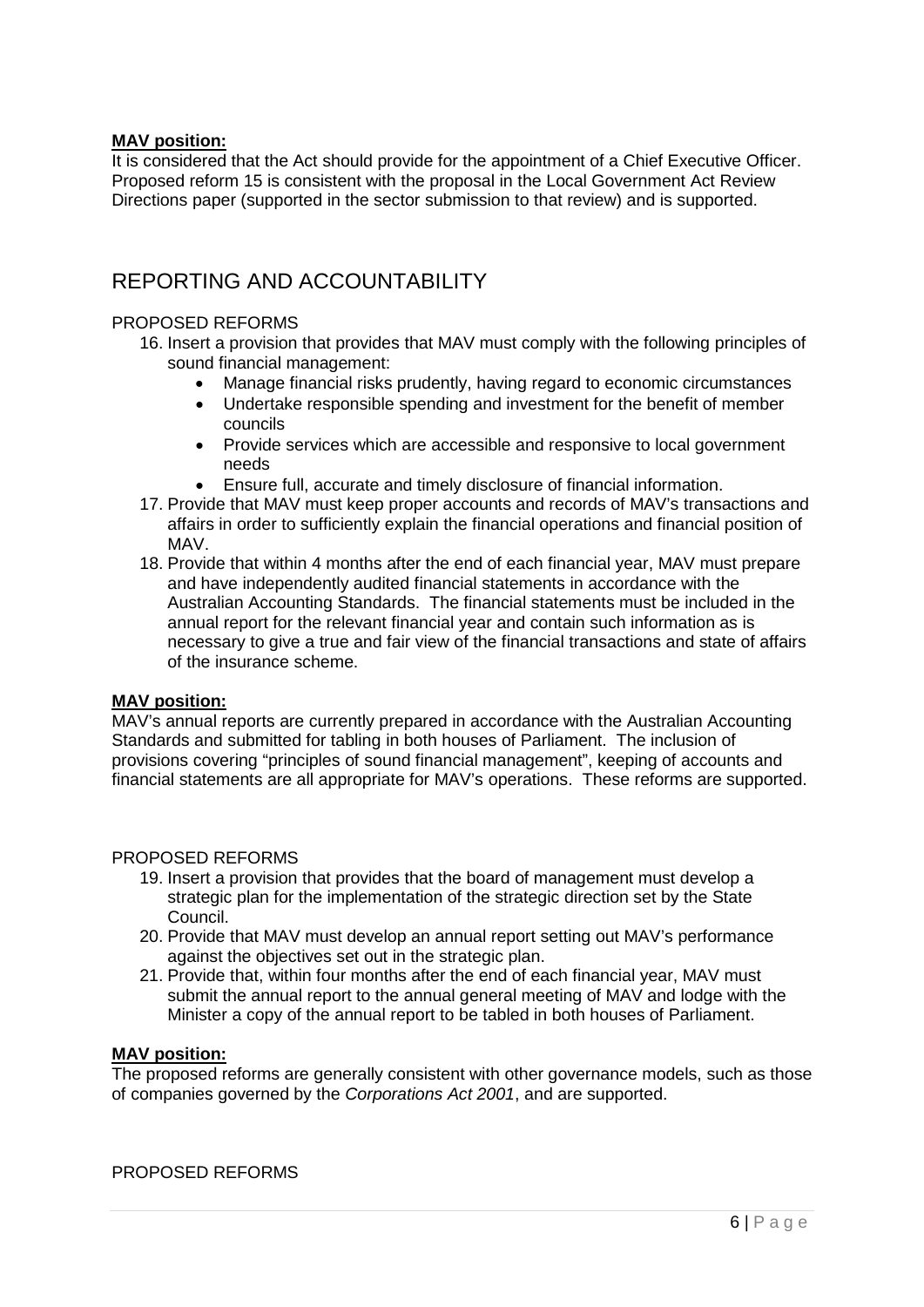- 22. Insert a provision to require MAV to adopt a procurement policy detailing the principles, processes and procedures that will apply to all purchases of goods and services by MAV.
- 23. This procurement policy would need to specify:
	- The circumstances in which MAV will invite tenders or expressions of interest from any person interested in undertaking the contract
	- The form and manner in which MAV will undertake tenders or expressions of interest
	- A process to regularly review contractual arrangements to ensure they are achieving value for money
	- A process to manage conflicts of interest.
- 24. Insert a provision to provide that when MAV is carrying out procurement activities on behalf of councils, MAV must provide information to councils on the specifications of the tender and how the tender process was undertaken, and seek to facilitate share service arrangements.

#### **MAV position:**

MAV is supportive of the principle that MAV be required to adopt a procurement policy. MAV is keen to comply with any requirements applied by the Minister in order to preserve its exemption pursuant to section 186 of the Local Government Act 1989 when acting as a procurement agent on behalf of councils.

#### PROPOSED REFORM

25. Provide that MAV establish an independently chaired internal audit and risk committee to review the effectiveness of MAV's financial reporting and risk management frameworks.

#### **MAV position:**

MAV has had an audit committee since 2004. The Committee has for a number of years comprised of a majority of independent members with an independent chair. The proposed reform would place similar requirements on MAV as proposed for councils in the Local Government Act Review Directions Paper. This reform is supported.

### **INSURANCE**

#### PROPOSED REFORMS

- 26. Retain the requirement for MAV to provide mutual liability insurance for the benefit of Victorian councils and any other sector if expansion of the fund is in the interests of the participating Victorian member councils.
- 27. Provide that the Minister must ensure a review of the insurance provisions in the MA Act is completed every five years to determine whether the provisions remain appropriate.

#### **MAV position:**

The requirement for MAV to establish a mutual liability insurance scheme to provide public liability and professional indemnity insurance came about because of market failures that led to excessive premiums, a narrowing of coverage, inadequate limits and the withdrawal of insurers from the market. In the view of the MAV, retaining this requirement is imperative for the long-term financial sustainability of councils and is strongly supported. The requirement to do so being specified in the Act preserves the provisions of the Insurance Act 1973 and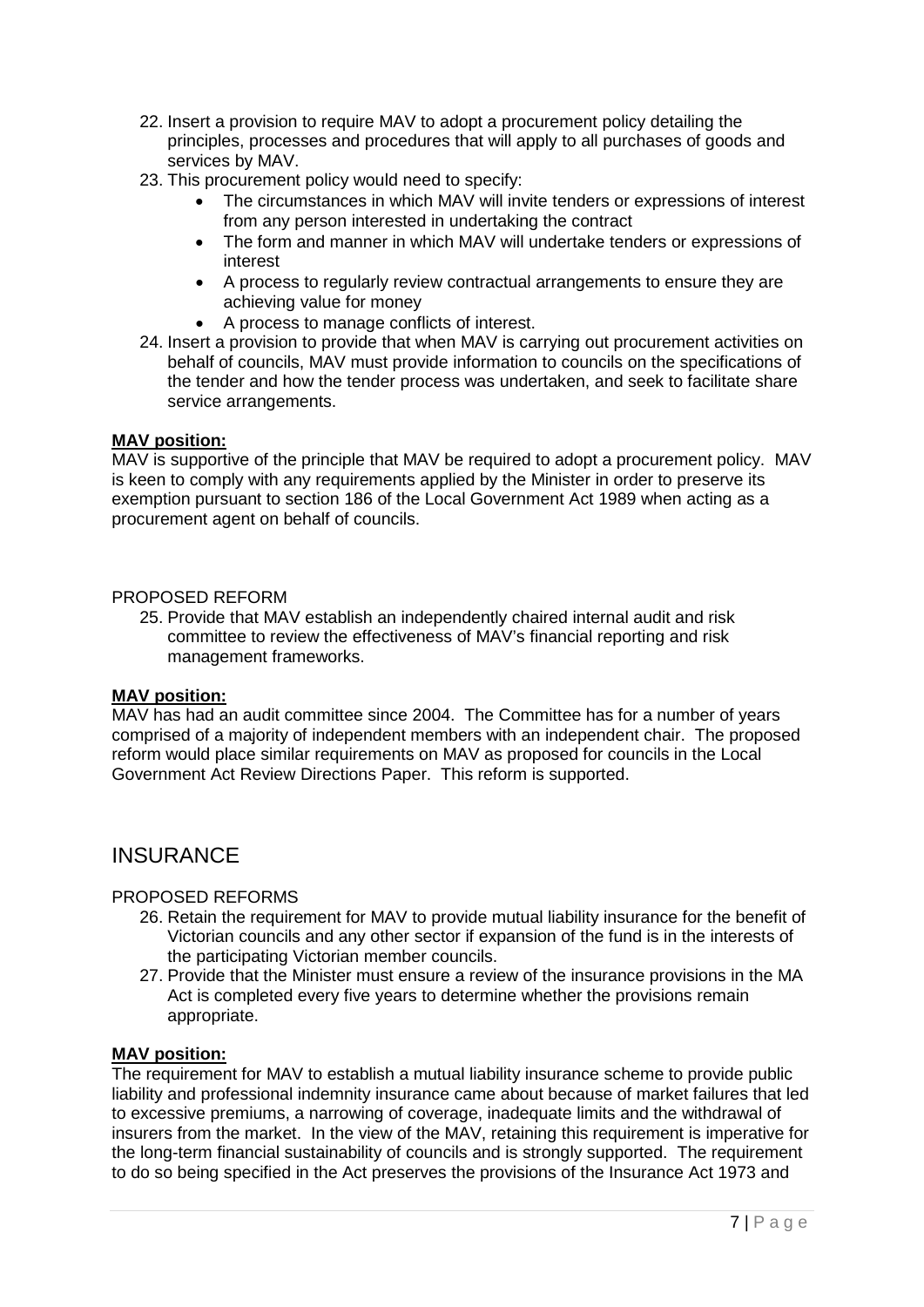the Insurance Regulations 2002. The proposal for a review every five years seems to be a sound governance oversight and is also supported. It should be noted that the market cycle of liability insurance is longer than five years and hence it is essential that any review considers this.

#### PROPOSED REFORMS

- 28. Remove the provisions relating to the fidelity guarantee fund and accident insurance.
- 29. Provide that, in addition to the mandatory provision of mutual liability insurance, MAV may, subject to Ministerial approval, arrange insurance and receive commissions.
- 30. Provide that in the performance of all of MAV's insurance functions (including mutual liability insurance), MAV be subject to the general direction of the Minister.
- 31. Provide that MAV must include in its annual report any directions issued by the Minister and MAV's compliance with each direction.
- 32. Provide a requirement for MAV to appoint an independent actuary to evaluate the risk and uncertainty associated with MAV's insurance liabilities and provide advice on premium rates, scheme changes and the financial sustainability of each scheme.
- 33. Provide that, should an insurance scheme be discontinued, the funds after payment of all liabilities and expenses are to be distributed to the contributing members, pro rata based on the sums contributed.

#### **MAV position:**

Proposed reform 28 is supported because of its current limitations. In the view of MAV, there is still a benefit to the sector in the provision of a fidelity guarantee fund, albeit that any power would need to extend beyond the current capacity of the MAV to offer protection to councils from losses of the fraudulent acts of employees only to also include third parties. If this was extended, the MAV could offer an affordable and high quality product to the sector that would provide cover commensurate with contemporary crime policies in the market. In relation to proposed reform 29, it is unclear whether the Minister referred to is the Minister for Local Government or the Minister for Finance. If this proceeds, it is considered that the appropriate Minister is the Minister for Finance given his existing prudential responsibilities for WorkSafe, the Transport Accident Commission and the Victorian Management Insurance Authority. Notwithstanding this, this reform proposes further government interference in the operations of an independent body which operates in an existing commercial market. Proposed reform 29 relates to arranging insurance and receiving commissions, that is conducting a broking service (as distinct from providing insurance). MAV should continue to be able to provide broking services without the approval of the Minster as currently provided for in the current Act. Accordingly, proposed reform 29 is opposed. Any new insurance products contemplated by MAV as an insurer (rather than a broker) will require enabling legislation in order to comply with the Insurance Act 1973.

MAV believes that reform 30 is potentially problematic depending on the types of directions that could be issued by the Minister. The MAV's insurance activities currently operate within a commercial market and the power of the Minister to issue Directions could have an influence on the operation of this market. The MAV would be concerned if a direction disadvantaged the insurance activities of the MAV relative to commercial insurers. The State should also give consideration to any risk that is assumed by the Victorian Government in its decision to issue directions and whether this imposes a contingent or other liability on the State. It is important to note that the insurance activities of the MAV are not analogous to those of the state insurers, unless it were to structure the LMI scheme and others as a captive, in which case ministerial oversight and directions would be appropriate. If the State proceeds with recommendation 30, then the MAV would support recommendation 31 on the basis of good governance.